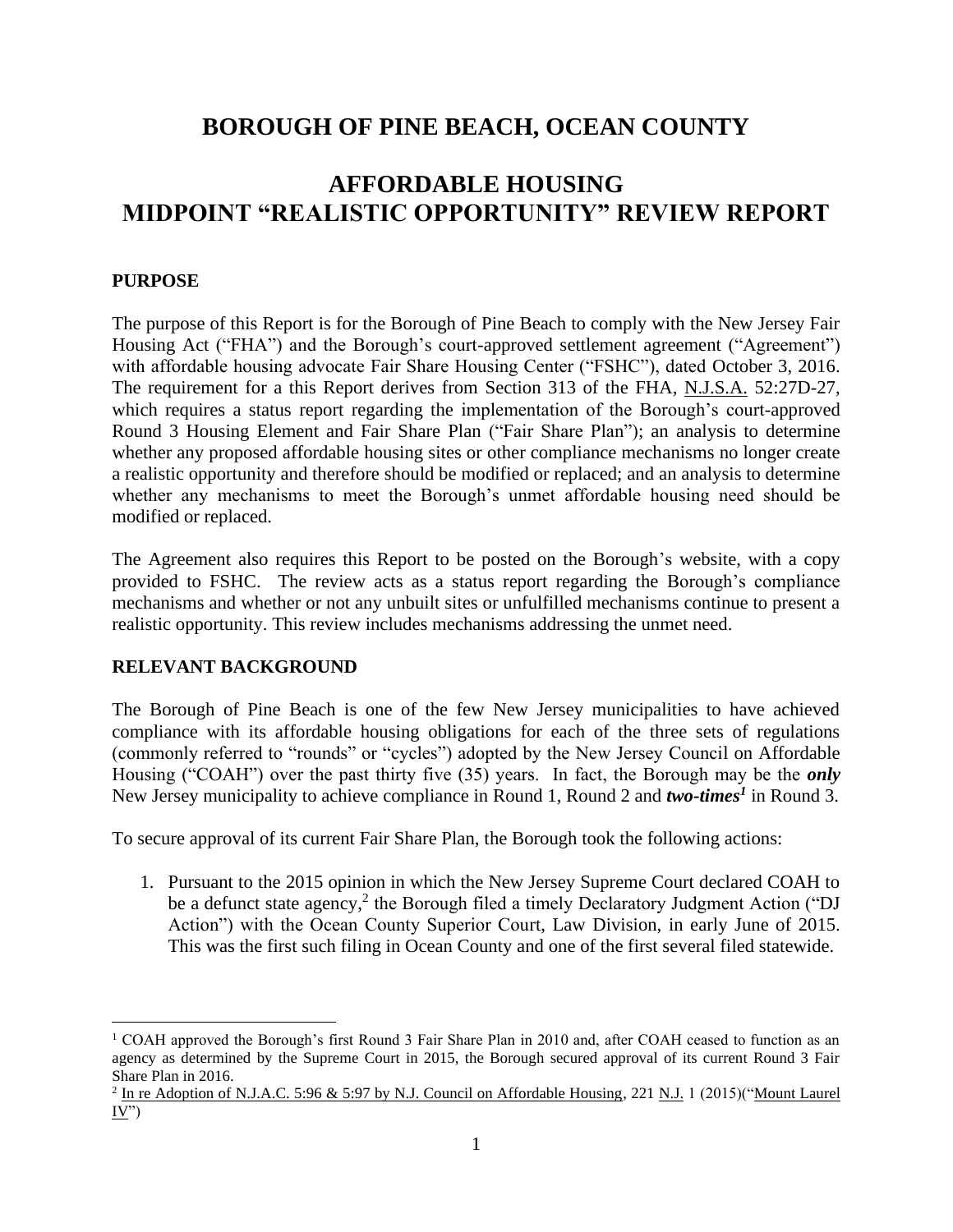2. The Borough executed a settlement agreement with FSHC on October 3, 2016<sup>3</sup> which, among other things, established the Borough's "fair share" obligations as follows:

| Present Need (aka Rehabilitation obligation) |     |
|----------------------------------------------|-----|
| Prior Round obligation (1986-1999)           | 41  |
| Round 3 obligation (1999-2025)               | 123 |

- 3. On May 22, 2017, the Honorable Mark A. Troncone, J.S.C. approved the Borough's current Fair Share Plan and issued a Round 3 Judgment of Compliance and Repose ("JOR"), subject to the satisfaction of several conditions previously identified by Philip B. Caton, P.P., F.A.I.C.P., the court-appointed special master. See Exhibits B and C.
- 4. On February 22, 2018, Special Master Caton informed Judge Troncone that the Borough satisfied each of the aforementioned conditions, thereby rendering its Round 3 Judgment of Compliance and Repose final and unconditional. See Exhibit D.

Because the Borough lacks sufficient vacant, suitable land to address its 123-unit Round 3 "new construction" obligation, the Borough secured a "Vacant Land Adjustment" which determined the Borough's "Realistic Development Potential" or "RDP" to be zero (0) and its "Unmet Need" to be 123. To address the Unmet Need, the Borough and FSHC agreed to the following terms:

- 1. Eighteen (18) affordable housing credits for inclusionary zoning on one local parcel and three (3) existing group homes.
- 2. Facilitation by the Borough of a 6-unit "municipally-sponsored" project in the B-1 zone on Borough-owned property on the Route 9 side of Washington Avenue.
- 3. Maintaining the 12-units per acre overlay zoning on the remaining portion of the Borough's B-1 zone.
- 4. Continued enforcement of the Borough's approved Development Fee Ordinance.
- 5. Adoption of a Mandatory Set Aside Ordinance that requires a percentage of affordable units to be included in any development of five (5) or more units resulting either from a rezoning by the Borough Council or variance granted by the Borough's Land Use Board.

As the following summary shows, the Borough is properly implementing its Fair Share Plan which renders the modification or replacement of compliance techniques unnecessary.

<sup>&</sup>lt;sup>3</sup> See Exhibit A.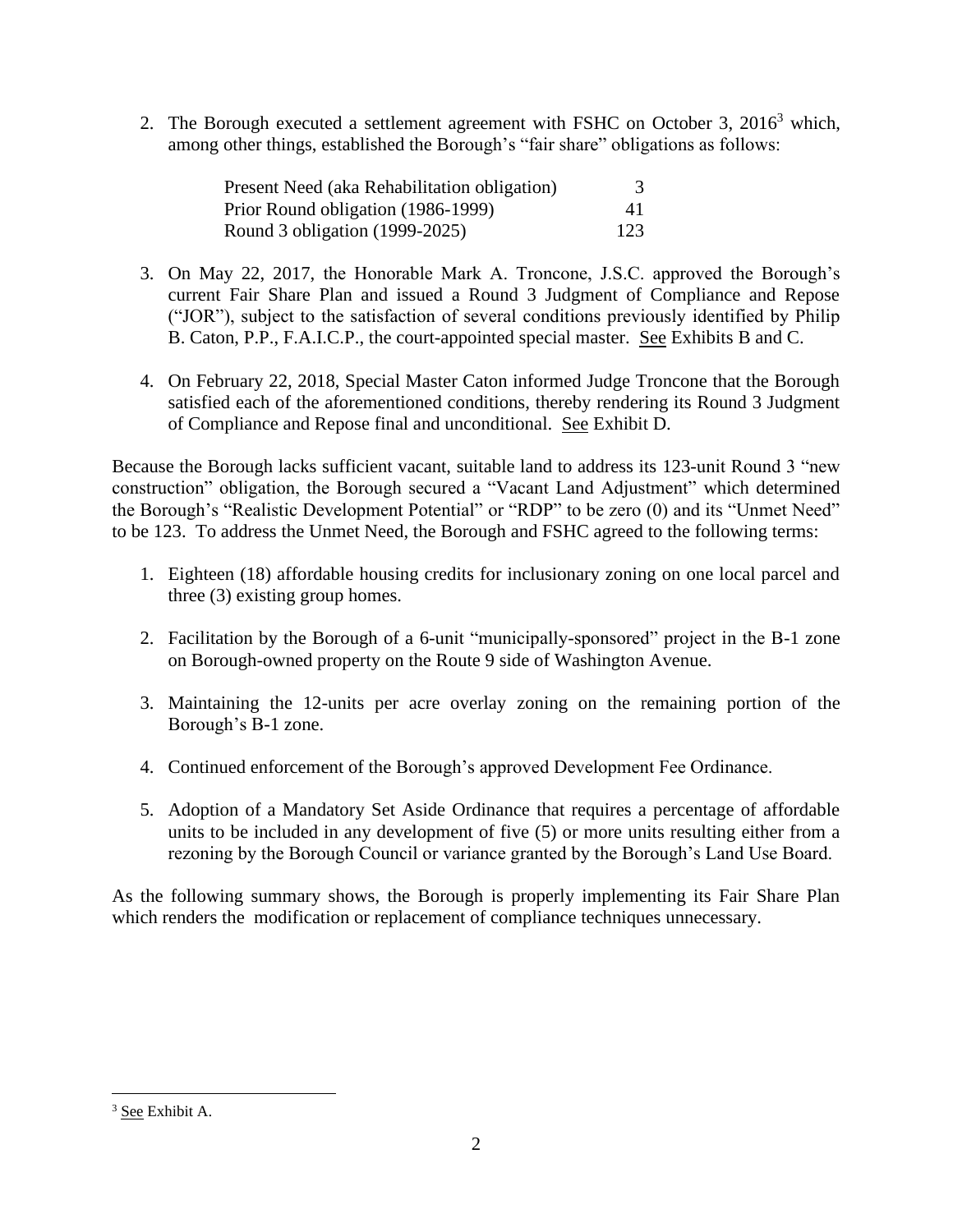#### **THE BOROUGH'S REHABILITATION PROGRAM**

As stated above, the Borough's rehabilitation obligation is 3. Since securing its Judgment of Compliance and Repose, the Borough has successfully rehabilitated<sup>4</sup> the following two  $(2)$ residences occupied by qualified low- or moderate-income households:

#### **1. 108 Pennsylvania Avenue (Block 87, Lot 12)** Source of funds: Ocean County CDBG funds Scope of Work: Replace roof with 30-year shingles; upgrade electrical panel Cost of Rehabilitation: \$13,525 Date of Final Inspection: May 24, 2019 Affordability Controls Recording Date: March 18, 2019

## **2. 607 Monument (Block 86, Lot 34)**

Source of funds: Ocean County CDBG funds Scope of Work: Lead paint removal; replace windows and central air conditioning; replace steps; repair chimney Cost of Rehabilitation: \$19,650 Date of Final Inspection: January 20, 2020 Affordability Controls Recording Date: July 30, 2019

The Borough shall continue affirmatively marketing its Rehabilitation Program and, given past successes, it expects to have fully-satisfied, if not exceeded, its 3-unit obligation.

## **THE BOROUGH'S PRIOR ROUND OBLIGATION**

COAH granted the Borough a vacant land adjustment for the Prior Round in conjunction with the Borough's Round 1, 2, and 3 grants of substantive certification. Each time, COAH calculated the Borough's RDP to be zero (0) unit. The FSHC Agreement maintained the adjustment, and the Borough therefore is not obligated to take any action to address its 41-unit Prior Round obligation.

## **THE BOROUGH'S ROUND 3 OBLIGATION**

As stated above, the Borough's Round 3 obligation is 123, its RDP is zero, and its unmet need is 123. Per the FSHC Agreement, and in addition to the 18 previously identified credits, the Borough took the following actions:

- 1. Adopted its Mandatory Set Aside Ordinance on August 9, 2017 by Ordinance No. 17-07- 748 and codified in the Borough Code at Section 175-22.2.
- 2. Maintained and continued to enforce its Development Fee Ordinance.
- 3. Facilitated the construction of a 6-unit "family rental" municipally-sponsored project in the B-1 zone on Borough-owned property on the Route 9 side of Washington Avenue. Specifically, OCEAN, Inc., an experienced developer of affordable housing in Ocean

<sup>4</sup> The Borough's Administrative Agent is Maureen Fullaway of Affordable Housing Administrators, PO. Box 945 Point Pleasant, NJ 08742 [mfullway@verizon.net](mailto:mfullway@verizon.net) 732-892-4292.